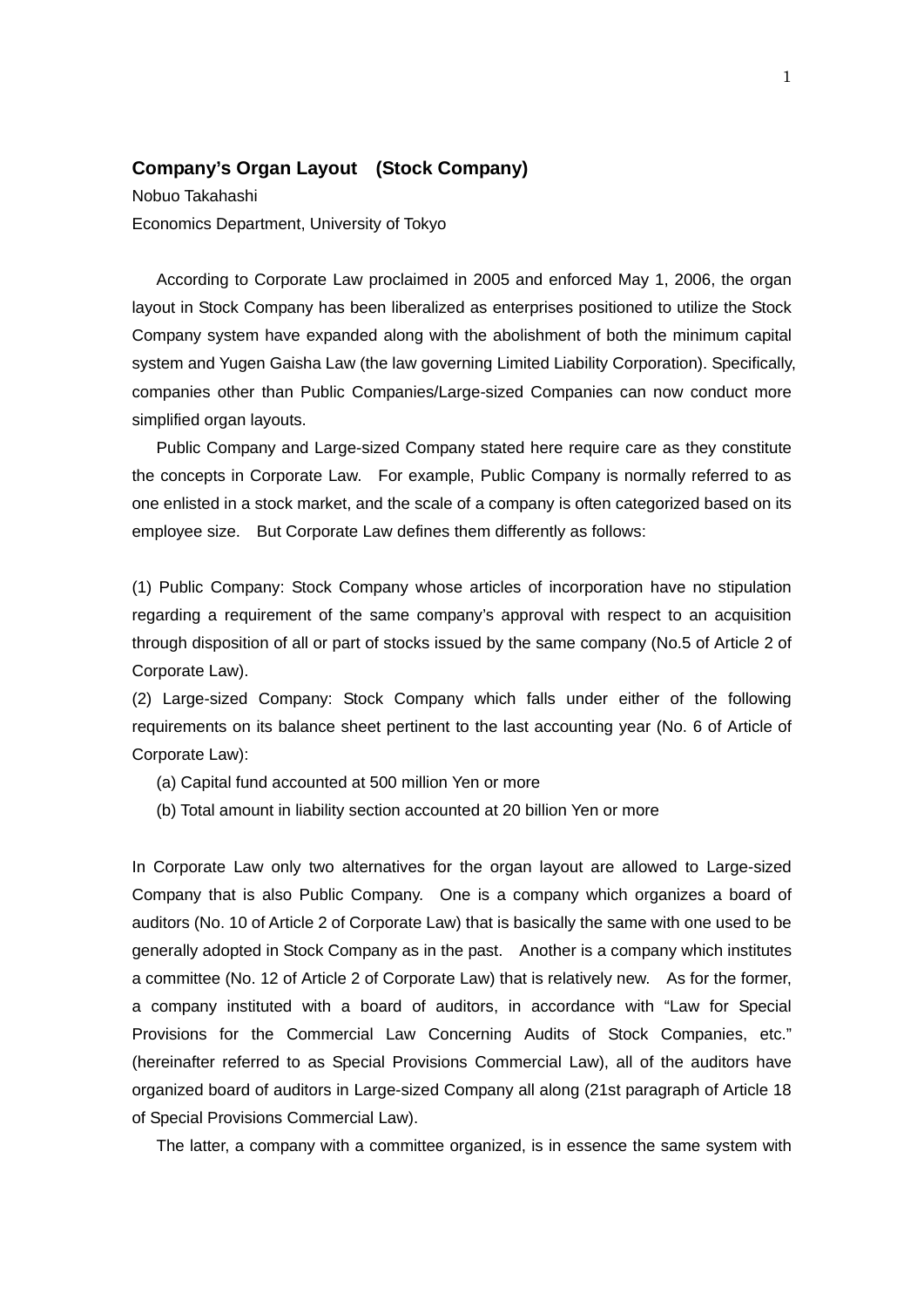"a company which institutes committee" that was introduced upon the revision of Special Provisions Commercial Law enforced in 2003 modeling after an American system. Each of the nomination committee, the audit committee and the benefit committee requires to be organized by three or more committee members selected among directors through a resolution of board of directors, and also necessitates a majority of committee members to be outside board members (Article 400 of Corporate Law). More precisely, the organs of Stock Company are, in addition to shareholders' meeting, director, board of directors, accounting senior counselor, auditor, board of auditors, accounting auditor, and committee (Article 326 of Corporate Law), but not executive officer. However, executive officer can hold a concurrent post of director (6th paragraph of Article 402 of Corporate Law), and its tenure is one year (7th paragraph of Article 402 of Corporate Law). And a company with a committee instituted has an audit committee, and is not allowed to have an auditor (4th paragraph of Article 327 of Corporate Law). Whereas in a company which organizes auditors, they require to be three or more in number and the majority of them has to be outside auditors (3rd paragraph of Article 335 of Corporate Law).

 Companies except Public or Large-sized ones could be full-featured to become instituted with boards of auditors or committees. But a more simplified organ layout is possible. While Stock Company is required to have at least one or two directors (first paragraph of Article 326 of Corporate Law) --- in actuality, the choice is given to a company which is neither Public, nor Large-sized simultaneously ---, a diverse and uncontrolled organ layout is allowed depending on conditions. On the basis of a company with a board of auditors instituted that is common among Public/Large-sized companies, Corporate Law stipulates possible simplifications according to conditions in Chart 1.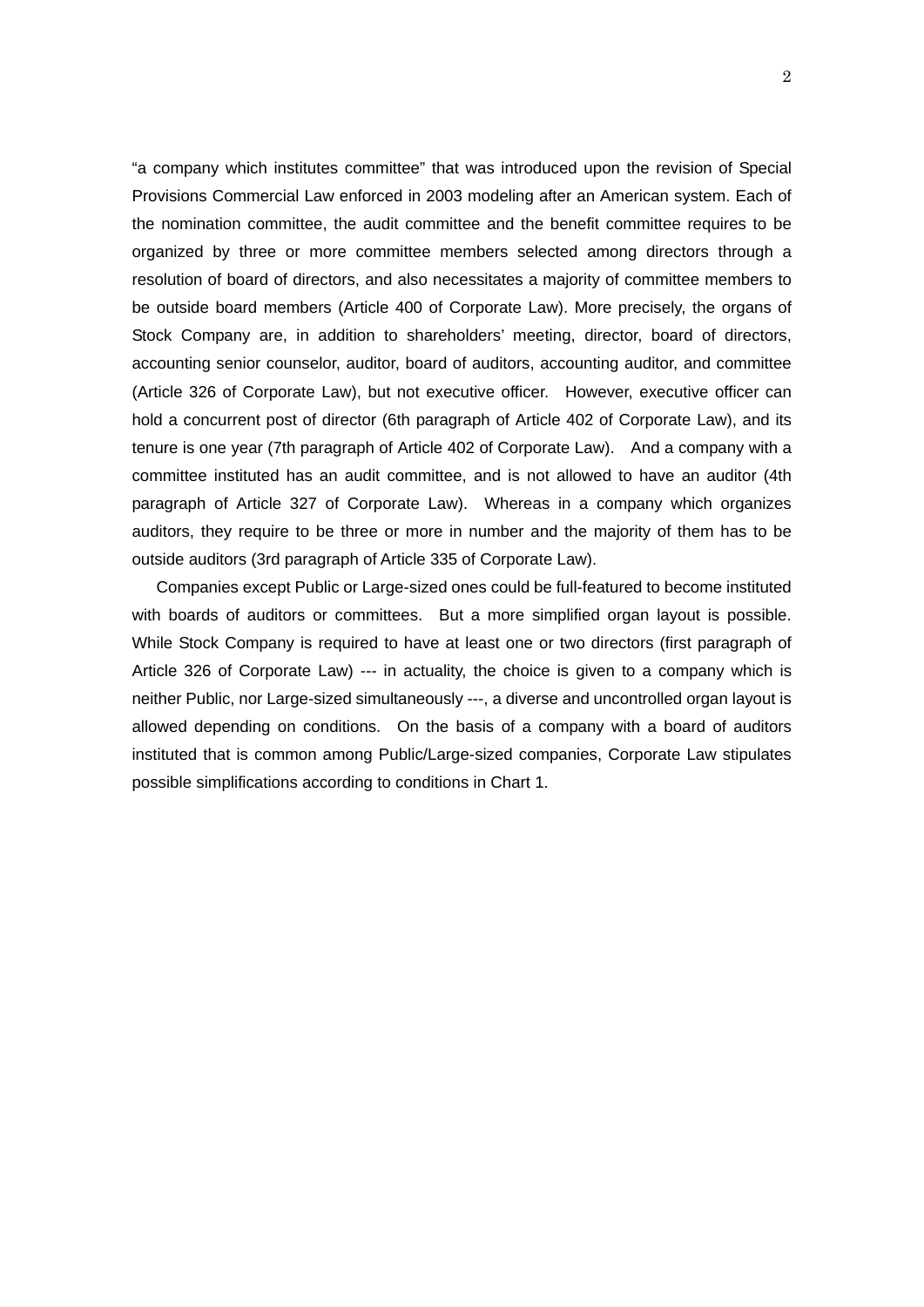

## **Diagram 1: Organs Required for Company with Board of Auditors Insituted**

**Diagram 2: Organs Required for Company with Committee Instituted**